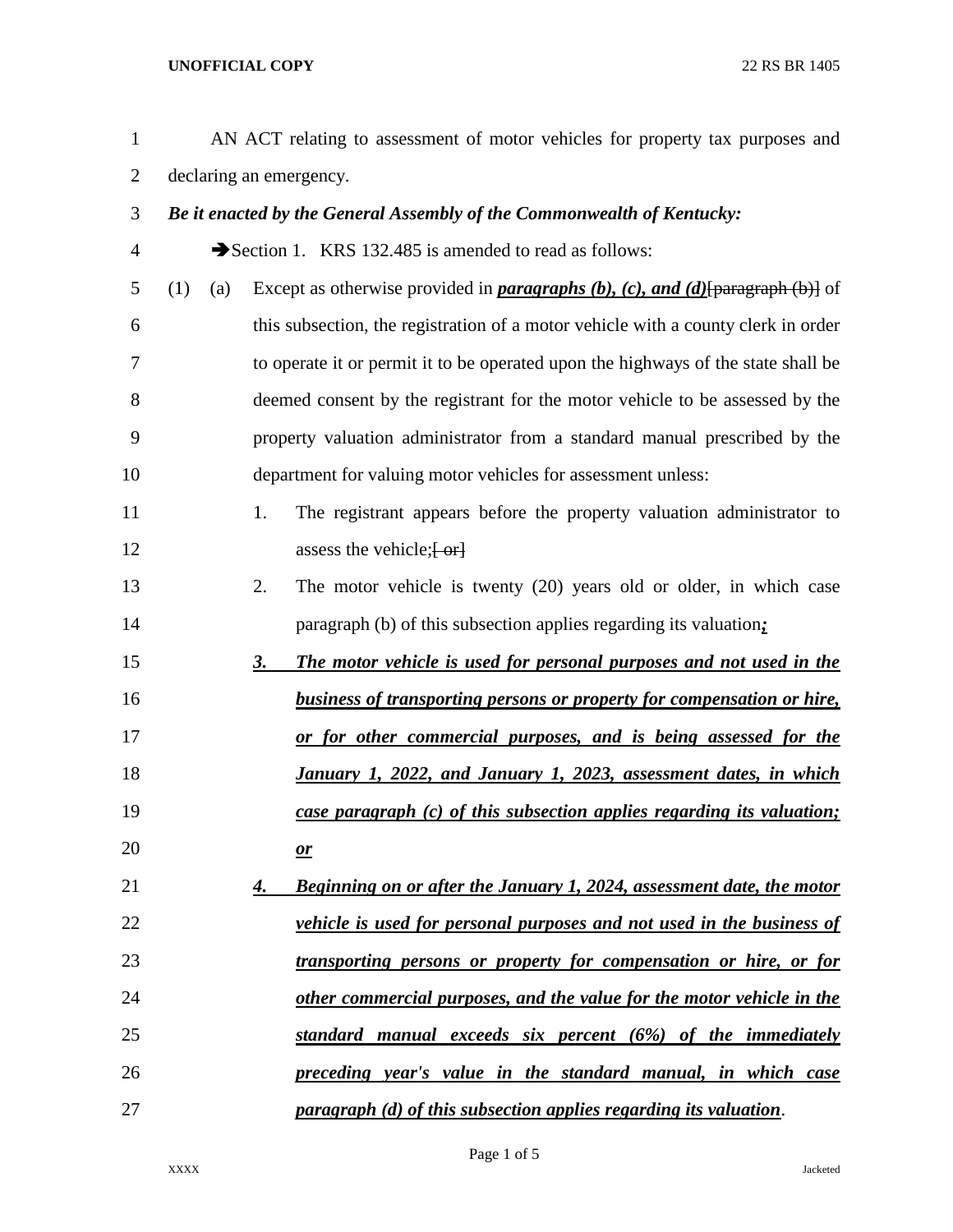| 1              |     |    | The standard value of motor vehicles shall be the average trade-in value            |
|----------------|-----|----|-------------------------------------------------------------------------------------|
| $\overline{2}$ |     |    | prescribed by the valuation manual unless information is available that             |
| 3              |     |    | warrants any deviation from the standard value.                                     |
| 4              | (b) |    | In the case of motor vehicles that are twenty $(20)$ years old or older:            |
| 5              |     | 1. | It shall not be presumed that a vehicle has been maintained in, or                  |
| 6              |     |    | restored to, the original factory or otherwise classic condition or that its        |
| 7              |     |    | value has increased over the previous year;                                         |
| 8              |     | 2. | In assessing motor vehicles under this paragraph and calculating the                |
| 9              |     |    | taxes due thereon, through the AVIS or otherwise, if the registrant does            |
| 10             |     |    | not appear before the property valuation administrator to assess the                |
| 11             |     |    | vehicle, the standard value shall be as follows:                                    |
| 12             |     |    | The actual valuation of the vehicle as was assessed in the vehicle's<br>a.          |
| 13             |     |    | nineteenth year, if the vehicle was assessed for taxation in the                    |
| 14             |     |    | Commonwealth in that year; or                                                       |
| 15             |     |    | The average trade-in value prescribed by the applicable edition of<br>$\mathbf b$ . |
| 16             |     |    | the valuation manual for the vehicle in its nineteenth year, if the                 |
| 17             |     |    | vehicle was not assessed for taxation in the Commonwealth in that                   |
| 18             |     |    | year;                                                                               |
| 19             |     |    | reduced by ten percent (10%) annually for each year beyond nineteen                 |
| 20             |     |    | $(19)$ years; and                                                                   |
| 21             |     | 3. | In the case of any motor vehicle for which the assessment procedure                 |
| 22             |     |    | provided in subparagraph 2.b. of this paragraph would apply but cannot              |
| 23             |     |    | be carried out because the applicable edition of the valuation manual is            |
| 24             |     |    | unavailable, the property valuation administrator shall conduct an                  |
| 25             |     |    | assessment of the vehicle to determine the value thereof for the given              |
| 26             |     |    | taxable year. The assessment under this subparagraph may be done in                 |
| 27             |     |    | person if the vehicle's owner presents the vehicle at the property                  |

Page 2 of 5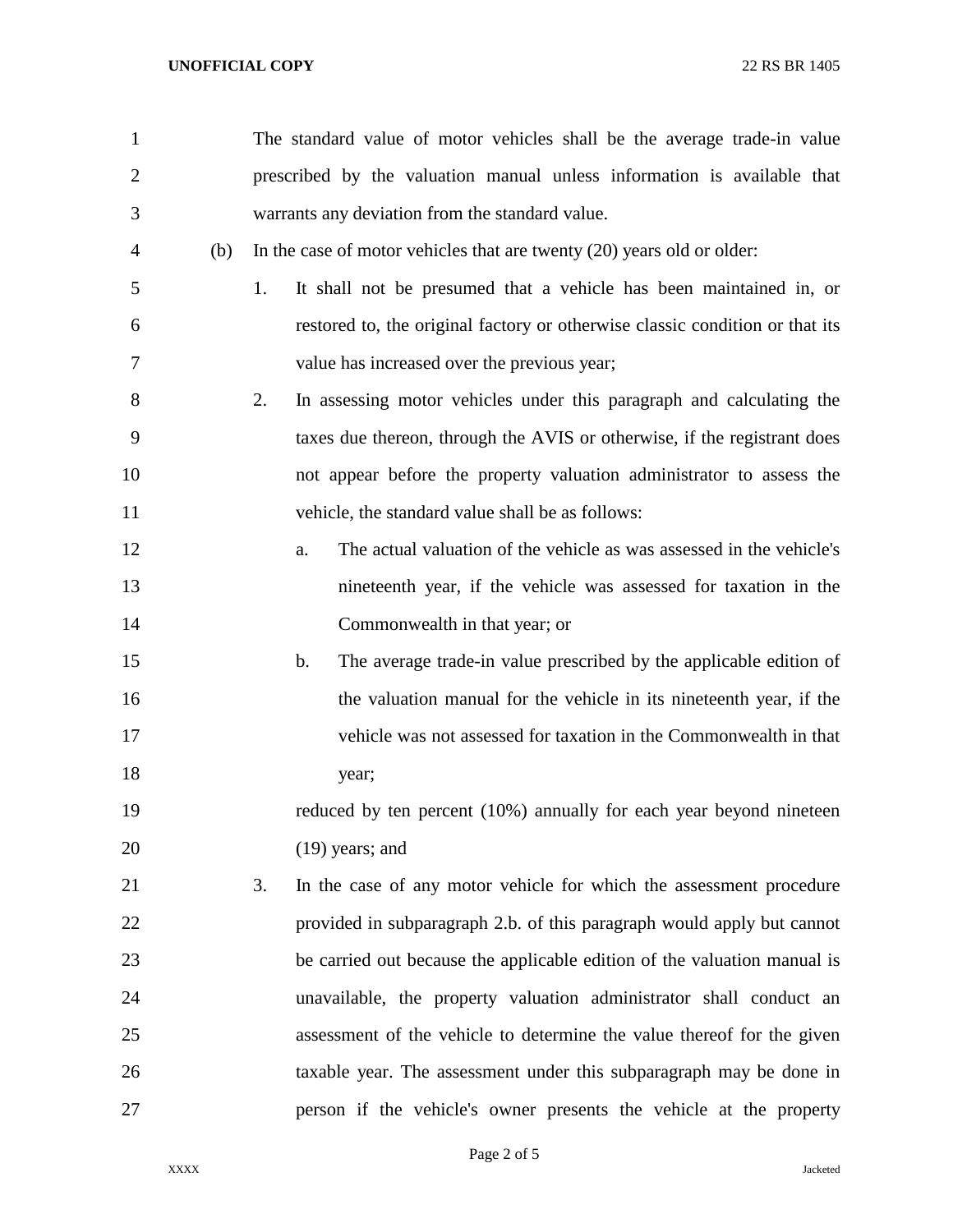| $\mathbf{1}$   |           | valuation administrator's office, or the assessment may be done through             |
|----------------|-----------|-------------------------------------------------------------------------------------|
| $\overline{2}$ |           | a review of photographs and other documentary evidence. In subsequent               |
| 3              |           | years, that valuation shall be reduced by ten percent (10%) annually.               |
| 4              | (c)<br>1. | For the January 1, 2022, and January 1, 2023, assessment dates, in                  |
| 5              |           | assessing motor vehicles used for personal purposes and not used in                 |
| 6              |           | the business of transporting persons or property for compensation or                |
| 7              |           | hire, or for other commercial purposes, the property valuation                      |
| 8              |           | <u>administrator shall:</u>                                                         |
| 9              |           | Assess the motor vehicle at the actual assessed valuation of the<br>a.              |
| 10             |           | vehicle in the immediately preceding year, if the vehicle was                       |
| 11             |           | assessed for taxation in the Commonwealth in the immediately                        |
| 12             |           | <u>preceding year; or</u>                                                           |
| 13             |           | <u>b.</u><br><b>Conduct an assessment of the vehicle to determine the value, if</b> |
| 14             |           | the vehicle was not assessed for taxation in the Commonwealth                       |
| 15             |           | in the immediately preceding year. The assessment under this                        |
| 16             |           | subparagraph may be done in person if the vehicle's owner                           |
| 17             |           | presents the vehicle at the property valuation administrator's                      |
| 18             |           | <u>office or through a review of photographs and other</u>                          |
| 19             |           | documentary evidence.                                                               |
| 20             | 2.        | Tax refunds shall be granted under KRS 134.590 when an                              |
| 21             |           | overpayment of motor vehicle property taxes occurs in relation to the               |
| 22             |           | retroactive valuation requirement established in this paragraph. The                |
| 23             |           | department and each property valuation administrator and county                     |
| 24             |           | clerk shall make public taxpayers' option to request refunds and post               |
| 25             |           | information about the retroactive valuation requirement in                          |
| 26             |           | subparagraph 1. of this paragraph on its Web site, or the county's Web              |
| 27             |           | site when a Web site does not exist for the property valuation                      |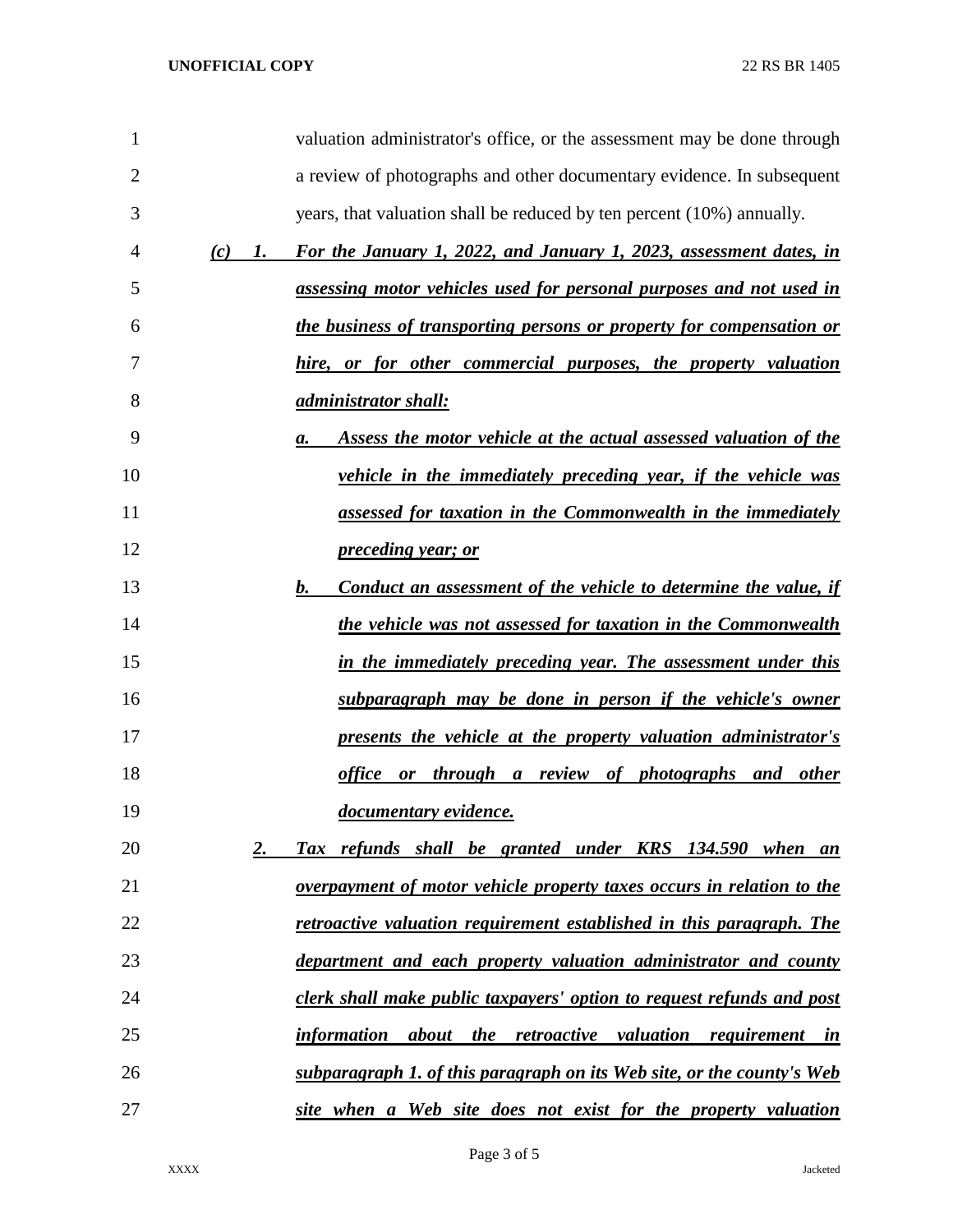| 1  |     | <u>administrator or county clerk.</u>                                                   |
|----|-----|-----------------------------------------------------------------------------------------|
| 2  |     | Beginning on or after the January 1, 2024, assessment date, in assessing<br>(d)         |
| 3  |     | motor vehicles used for personal purposes and not used in the business of               |
| 4  |     | <u>transporting persons or property for compensation or hire, or for other</u>          |
| 5  |     | <u>commercial purposes, and if the value for the motor vehicle in the standard</u>      |
| 6  |     | valuation manual exceeds six percent (6%) of the immediately preceding                  |
| 7  |     | year's value in the standard manual, the property valuation administrator               |
| 8  |     | shall:                                                                                  |
| 9  |     | Assess the motor vehicle at a value that does not exceed six percent                    |
| 10 |     | (6%) of the actual assessed valuation of the vehicle in the immediately                 |
| 11 |     | preceding year, if the vehicle was assessed for taxation in the                         |
| 12 |     | <b>Commonwealth in the immediately preceding year; or</b>                               |
| 13 |     | 2.<br><b>Conduct an assessment of the vehicle to determine the value, if the</b>        |
| 14 |     | vehicle was not assessed for taxation in the Commonwealth in the                        |
| 15 |     | <u>immediately preceding year. The assessment under this subparagraph</u>               |
| 16 |     | may be done in person if the vehicle's owner presents the vehicle at the                |
| 17 |     | property valuation administrator's office or through a review of                        |
| 18 |     | photographs and other documentary evidence.                                             |
| 19 | (2) | The registration of a recreational vehicle with the county clerk in order to operate it |
| 20 |     | or permit it to be operated upon the highways shall be deemed consent by the            |
| 21 |     | registrant thereof for the recreational vehicle to be assessed by the property          |
| 22 |     | valuation administrator at a valuation determined from a standard manual                |
| 23 |     | prescribed by the department for valuing recreational vehicles for assessment unless    |
| 24 |     | the registrant appears in person before the property valuation administrator to assess  |
|    |     |                                                                                         |

25 the vehicle.

 (3) The registration of a motor vehicle on or before the date that the registration of the vehicle is required is prima facie evidence of ownership on January 1.